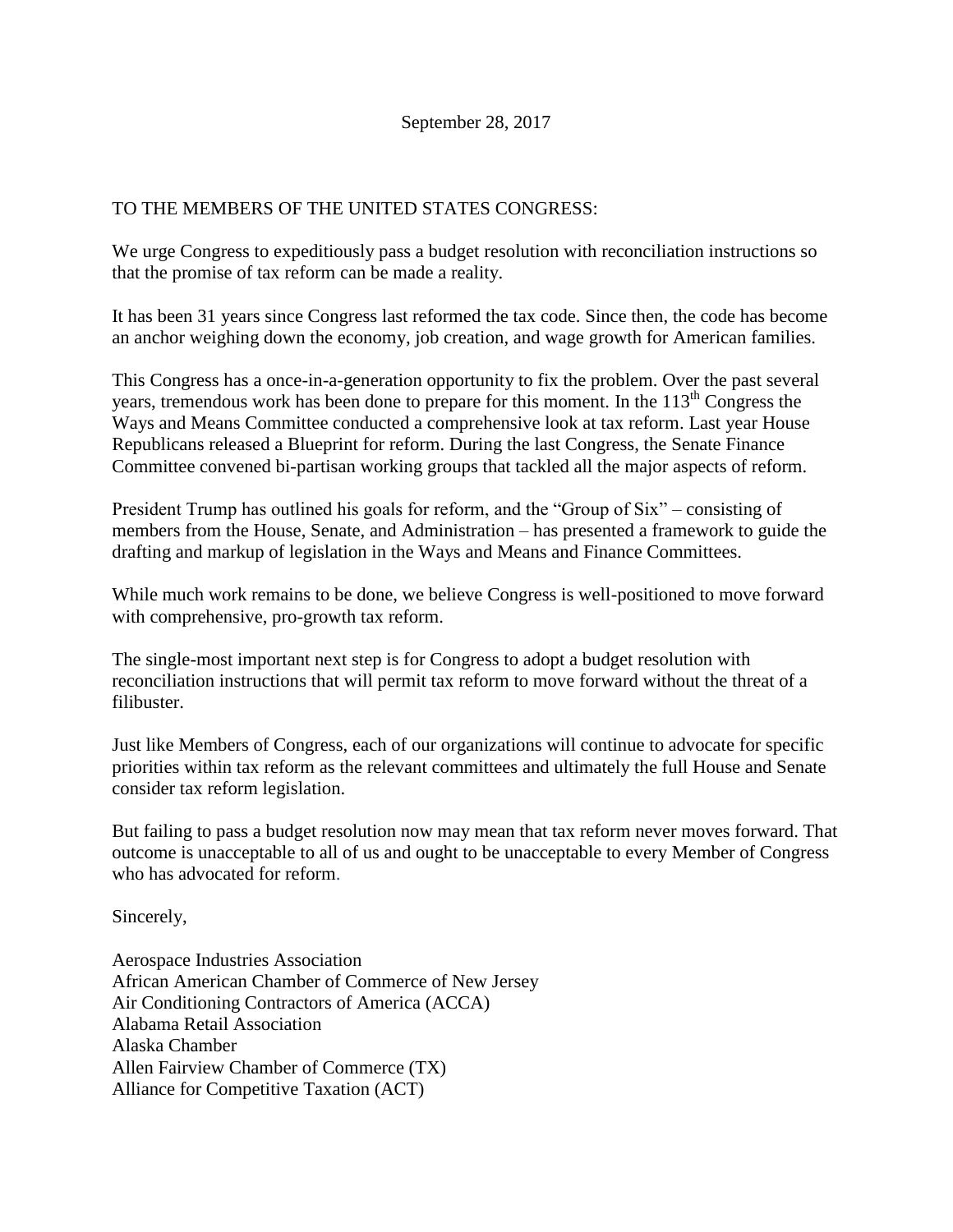American Bakers Association American Bankers Association American Council of Engineering Companies American Exploration & Production Council American Farm Bureau Federation® American Forest & Paper Association American Foundry Society American Gas Association American Hotel & Lodging Association American International Automobile Dealers Association American Iron and Steel Institute American Made Coalition American Petroleum Institute (API) American Supply Association Americans for Tax Reform Ames Chamber of Commerce (IA) Argentum Arizona Chamber of Commerce and Industry Asian American Hotel Owners Association Asphalt Roofing Manufacturers Association Associated Builders and Contractors Associated Equipment Distributors Associated General Contractors of America Associated Wire Rope Fabricators Association for Hose and Accessories Distribution (NAHAD) Association of American Railroads Association of Equipment Manufacturers Association of Washington Business Auto Care Association Baton Rouge Area Chamber (LA) Battle Creek Area Chamber of Commerce (MI) Boca Raton Chamber of Commerce (FL) Brainerd Lakes Chamber of Commerce (MN) Bristol County Chamber of Commerce (MA) Buckeye Valley Chamber (AZ) Buffalo Niagara Partnership (NY) Business Council of Alabama Business Council of New York State Business Roundtable Cedar Rapids Metro Economic Alliance (IA) Cellular Telecommunications and Internet Association (CTIA) Central Louisiana Regional Chamber of Commerce Chambers of Commerce Alliance of Ventura & Santa Barbara Counties (CA) Chester County Chamber of Business & Industry (PA) Coeur d'Alene Chamber of Commerce (ID) Colorado Association of Commerce and Industry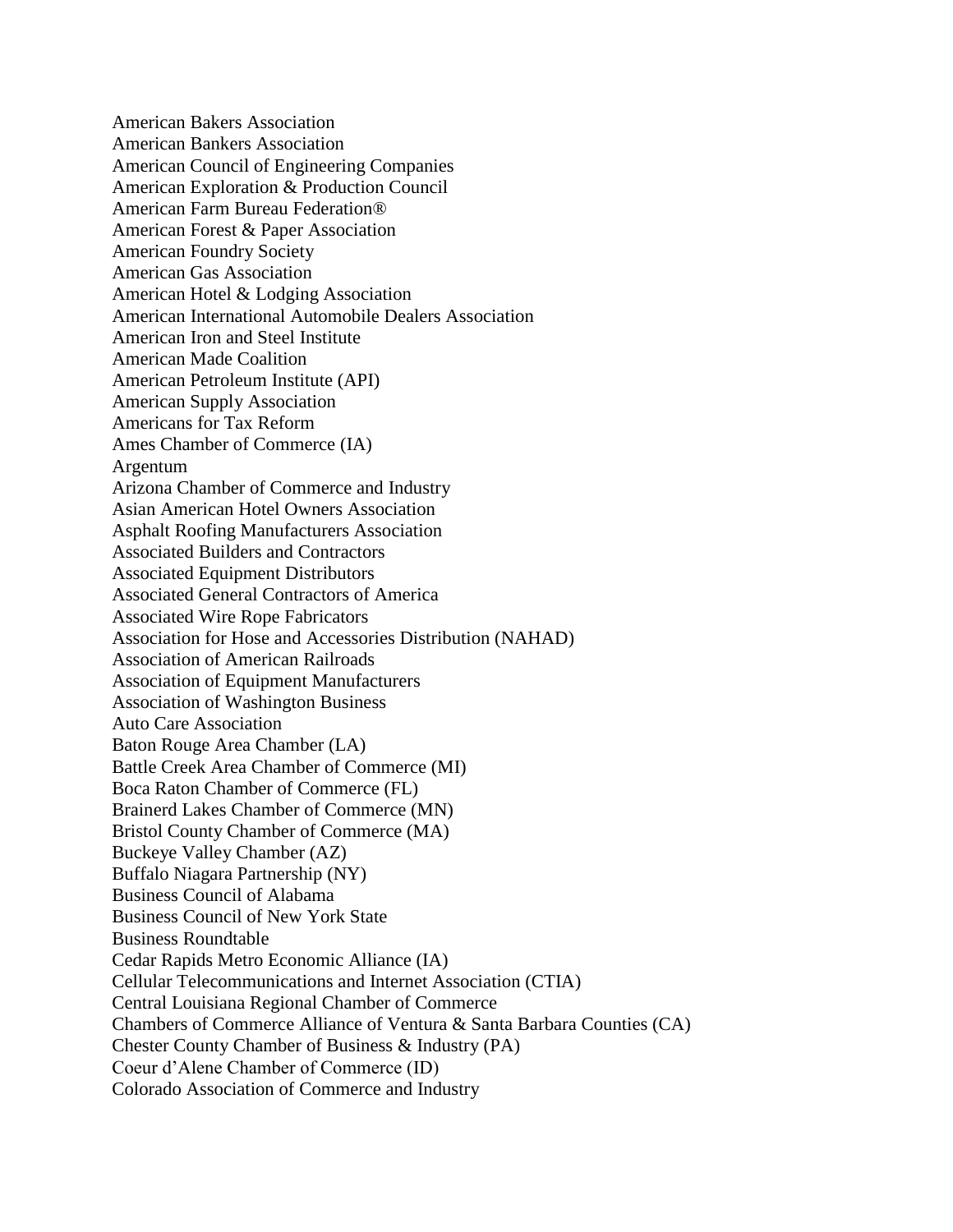Colorado Retail Association Consumer Bankers Association Convenience Distribution Association Coral Gables Chamber of Commerce (FL) Council for Citizens Against Government Waste Covington County Chamber of Commerce (MS) Crowley Chamber of Commerce (LA) Davis Chamber of Commerce (UT) Dayton Area Chamber of Commerce (OH) Eatonton-Putnam Chamber of Commerce (GA) Edison Electric Institute (EEI) Edmond Area Chamber of Commerce (OK) Edwardsville/Glen Carbon Chamber of Commerce (IL) Energy Equipment and Infrastructure Alliance Entertainment Software Association Financial Services Forum Florida Chamber of Commerce Florida Retail Federation Food Marketing Institute Fox Cities Chamber of Commerce (WI) Gas and Welding Distributors Association Georgia Chamber of Commerce Georgia Retail Federation Glenwood Springs Chamber Resort Association & Film Commission (CO) Granbury Chamber of Commerce (TX) Grand Rapids Area Chamber of Commerce (MI) Greater Bakersfield Chamber (CA) Greater Cedar Valley Alliance & Chamber (IA) Greater Coachella Valley Chamber of Commerce (CA) Greater El Paso Chamber of Commerce (TX) Greater Flagstaff Chamber of Commerce (AZ) Greater Ketchikan Chamber of Commerce (AK) Greater Lehigh Valley Chamber of Commerce (PA) Greater Louisville Inc. (KY) Greater North Dakota Chamber Greater Oklahoma City Chamber (OK) Greater Phoenix Chamber of Commerce (AZ) Greater Pittsburgh Chamber of Commerce (PA) Greater Shreveport Chamber of Commerce (LA) Greater Springfield Chamber of Commerce (VA) Greater Toms River Chamber of Commerce (NJ) Greater Yakima Chamber of Commerce (WA) Grocery Manufacturers Association Hastings Area Chamber of Commerce (NE) Heating, Air-conditioning & Refrigeration Distributors International (HARDI) Henderson Chamber of Commerce (NV)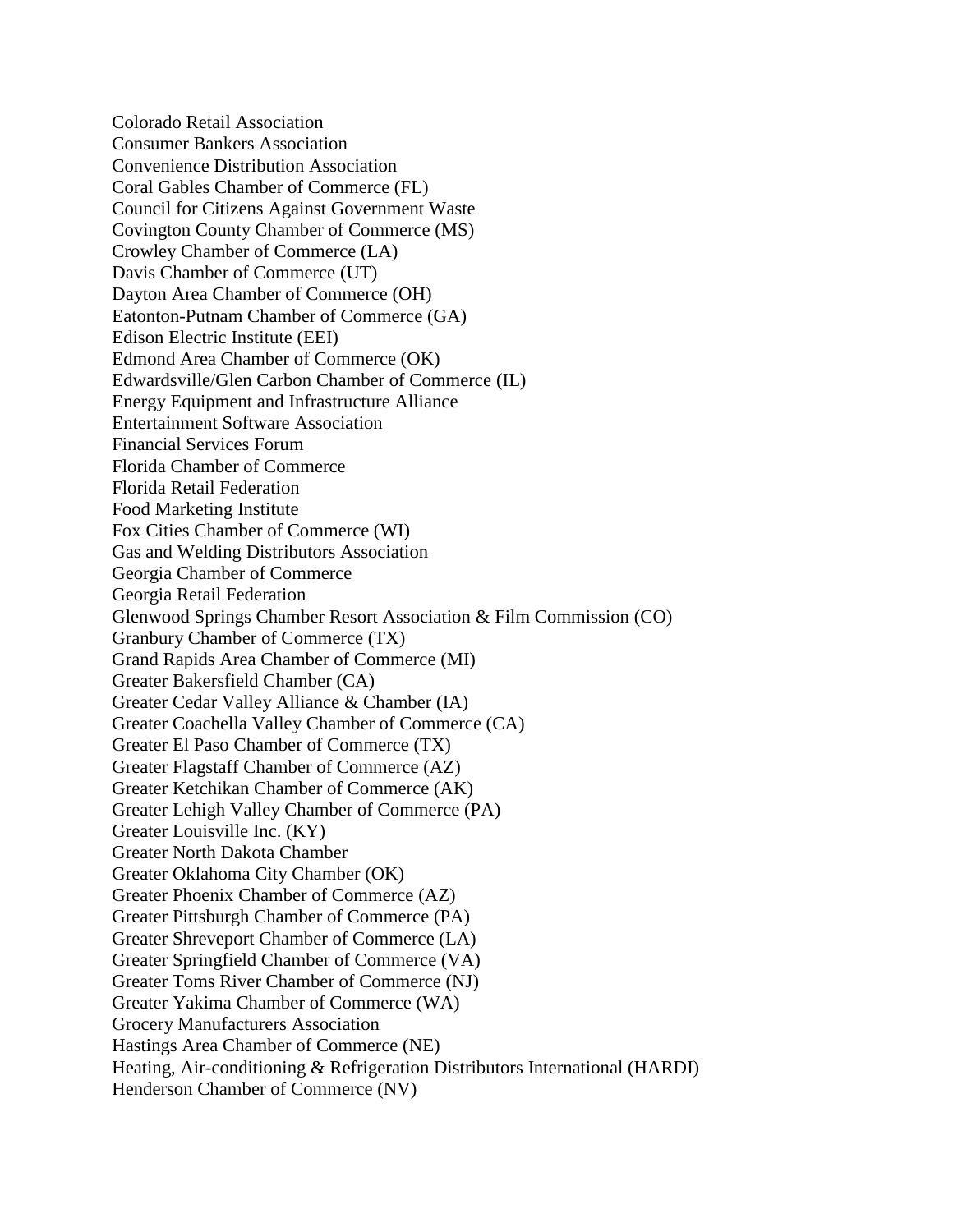Hilliard Area Chamber of Commerce (OH) Hillsboro Chamber of Commerce (OR) Home Furnishings Association Illinois Chamber of Commerce Independent Insurance Agents & Brokers of America Independent Office Products & Furniture Dealers Alliance Independent Petroleum Association of America Indiana Chamber of Commerce International Foodservice Distributors Association International Warehouse Logistics Association Iowa Chamber Alliance Irrigation Association ISSA, The Worldwide Cleaning Industry Association Jefferson Chamber of Commerce (LA) Jenkins County Chamber of Commerce (GA) Job Creators Network Johnson City/Jonesborough/Washington County TN Chamber Joliet Region Chamber of Commerce & Industry (MO) Kalispell Chamber of Commerce (MT) Kansas Chamber of Commerce Kingsport Chamber (TN) Kyndle (Henderson County KY Chamber of Commerce) Lake Havasu Area Chamber of Commerce (AZ) Lancaster Chamber (PA) Las Vegas Metro Chamber of Commerce (NV) Lemont Chamber of Commerce (IL) Lima Allen County Chamber of Commerce (OH) Little Rock Regional Chamber (AR) Long Beach Area Chamber of Commerce (CA) Louisiana Association of Business and Industry Manufactured Housing Institute McLean County Chamber of Commerce (IL) Metals Service Center Institute Metro South Chamber of Commerce (MA) Metropolitan Milwaukee Association of Commerce (WI) Michigan Retailers Association Minnesota Retailers Association Missouri Chamber of Commerce and Industry Monroe Chamber of Commerce (LA) Montgomery Area Chamber of Commerce (AL) Motor & Equipment Manufacturers Association Myrtle Beach Area Chamber of Commerce (SC) National Association of Chemical Distributors National Association of Manufacturers National Association of Mutual Insurance Companies National Association of Professional Employer Organizations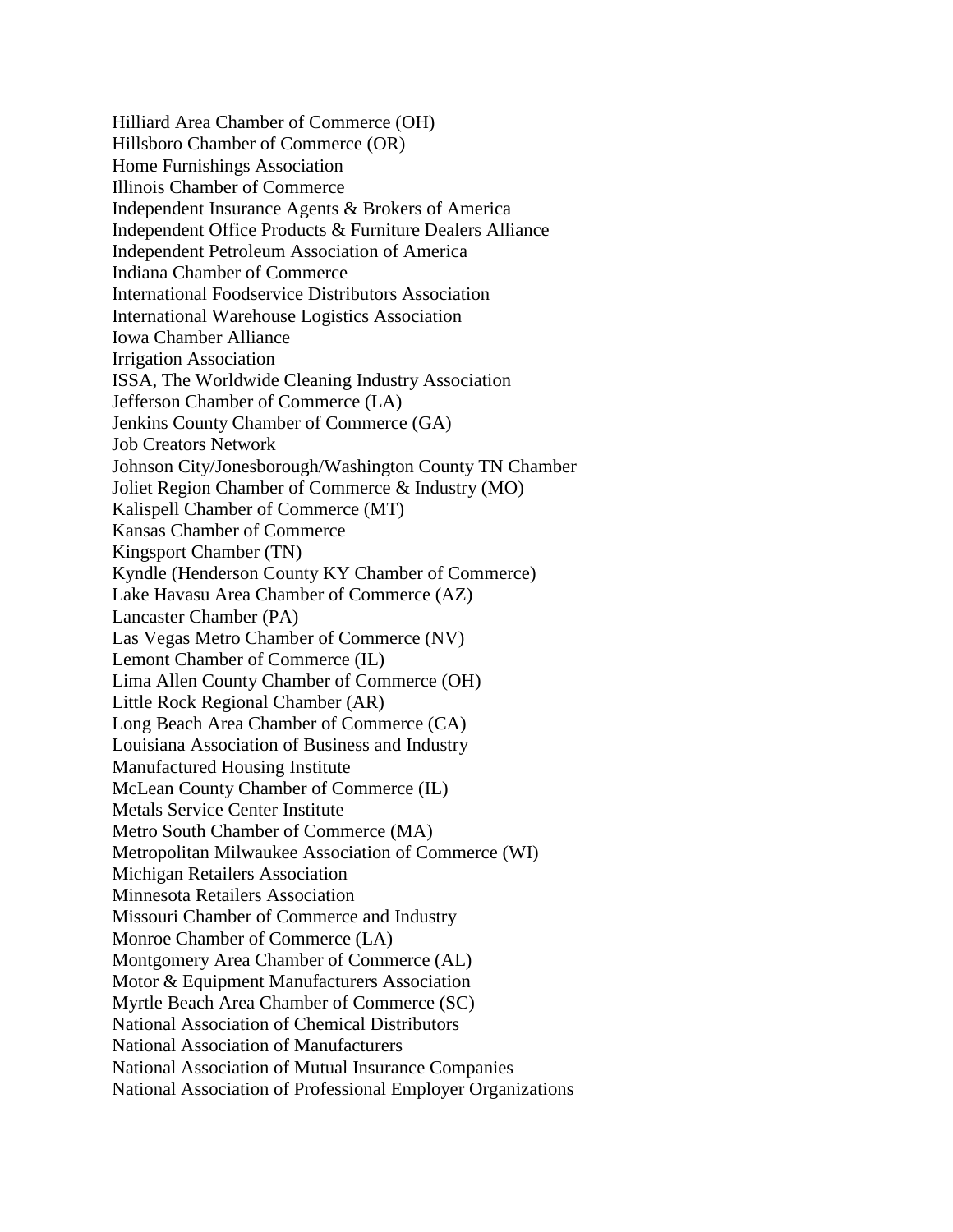National Association of Real Estate Investment Trusts National Association of the Remodeling Industry National Association of Wholesaler-Distributors National Beer Wholesalers Association National Black Chamber of Commerce National Club Association National Council of Chain Restaurants National Electrical Contractors Association (NECA) National Grocers Association National Lumber and Building Material Dealers Association National Marine Manufacturers Association National Office Products Alliance National Ready Mixed Concrete Association National Restaurant Association National Retail Federation National Roofing Contractors Association National Stone, Sand and Gravel Association Nebraska Chamber of Commerce & Industry Nebraska Retail Federation NFIB - National Federation of Independent Business North Carolina Chamber North Country Chamber of Commerce (NY) North Dakota Retail Association North Kingstown Chamber of Commerce (RI) North Myrtle Beach Chamber of Commerce (SC) North Orange County Chamber (CA) North San Antonio Chamber (TX) Office Furniture Dealers Alliance Ohio Chamber of Commerce Ohio Council of Retail Merchants Oklahoma Retail Merchants Association Oshkosh Chamber of Commerce (WI) Oxnard Chamber of Commerce (CA) PA Chamber of Business and Industry Pennsylvania Retailers Association Plano Chamber of Commerce (TX) Portland Cement Association Prattville Area Chamber of Commerce (AL) Precious Metals Association of North America Professional Beauty Association Reforming America's Taxes Equitability (RATE) Coalition Reno+Sparks Chamber of Commerce (NV) Retail Association of Nevada Retail Association of New Mexico Retail Council of New York State Retail Industry Leaders Association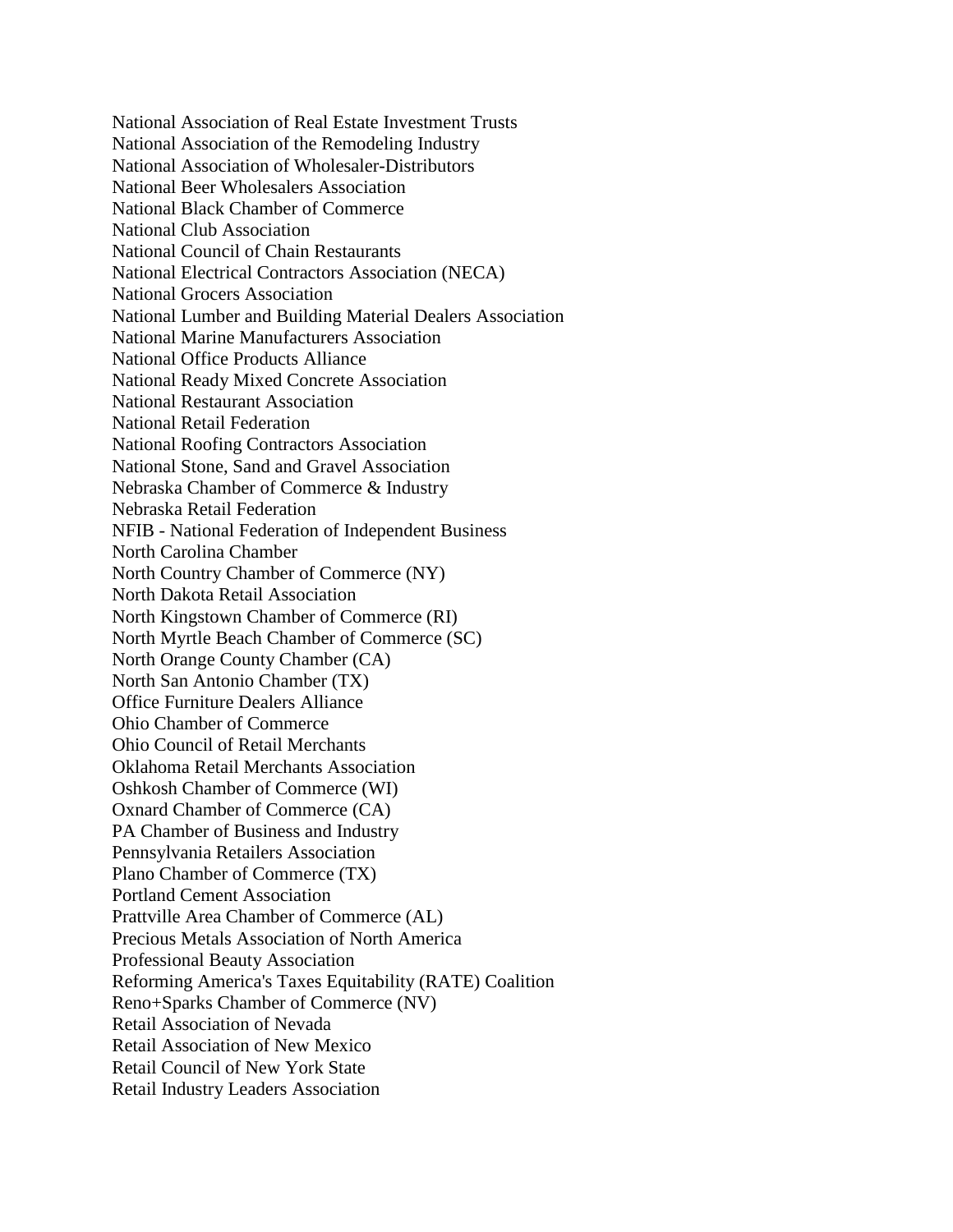Retailers Association of Massachusetts Richardson Chamber of Commerce (TX) River Heights Chamber of Commerce (MN) S Corporation Association Sacramento Metro Chamber of Commerce (CA) Salt Lake Chamber (UT) San Diego Regional Chamber of Commerce (CA) San Gabriel Valley Economic Partnership (CA) Schuylkill Chamber of Commerce (PA) Securities Industry and Financial Markets Association Service Station Dealers of America and Allied Trades (SSDA-AT) Silver City Grant County Chamber of Commerce (NM) South Summit Chamber of Commerce (OH) Southeastern Lumber Manufacturers Association Southwest Indiana Chamber St. Cloud Area Chamber of Commerce (MN) St. Joseph Chamber of Commerce St. Tammany West Chamber of Commerce State Chamber of Oklahoma Steel Manufacturers Association Tampa Bay Beaches Chamber of Commerce (FL) Tennessee Chamber of Commerce & Industry Texas Retailers Association The Chamber of Commerce of the Santa Barbara Region (CA) The Chamber of Medford/Jackson County (OR) The Chamber Grand Forks/East Grand Forks (ND) The Fertilizer Institute The Financial Services Roundtable The Kentucky Chamber The Longview Chamber of Commerce (TX) The Ohio Society of CPAs The Real Estate Roundtable Tile Roofing Institute Tioga County Chamber of Commerce (NY) Tire Industry Association (TIA) Truck Renting and Leasing Association Tucson Metro Chamber (AZ) Tulsa Regional Chamber (OK) U.S. Chamber of Commerce Union County Chamber of Commerce United Corpus Christi Chamber of Commerce (TX) USTelecom - The Broadband Association Utah Food Industry Association Utah Retail Merchants Association Virginia Chamber of Commerce Virginia Small Business Partnership